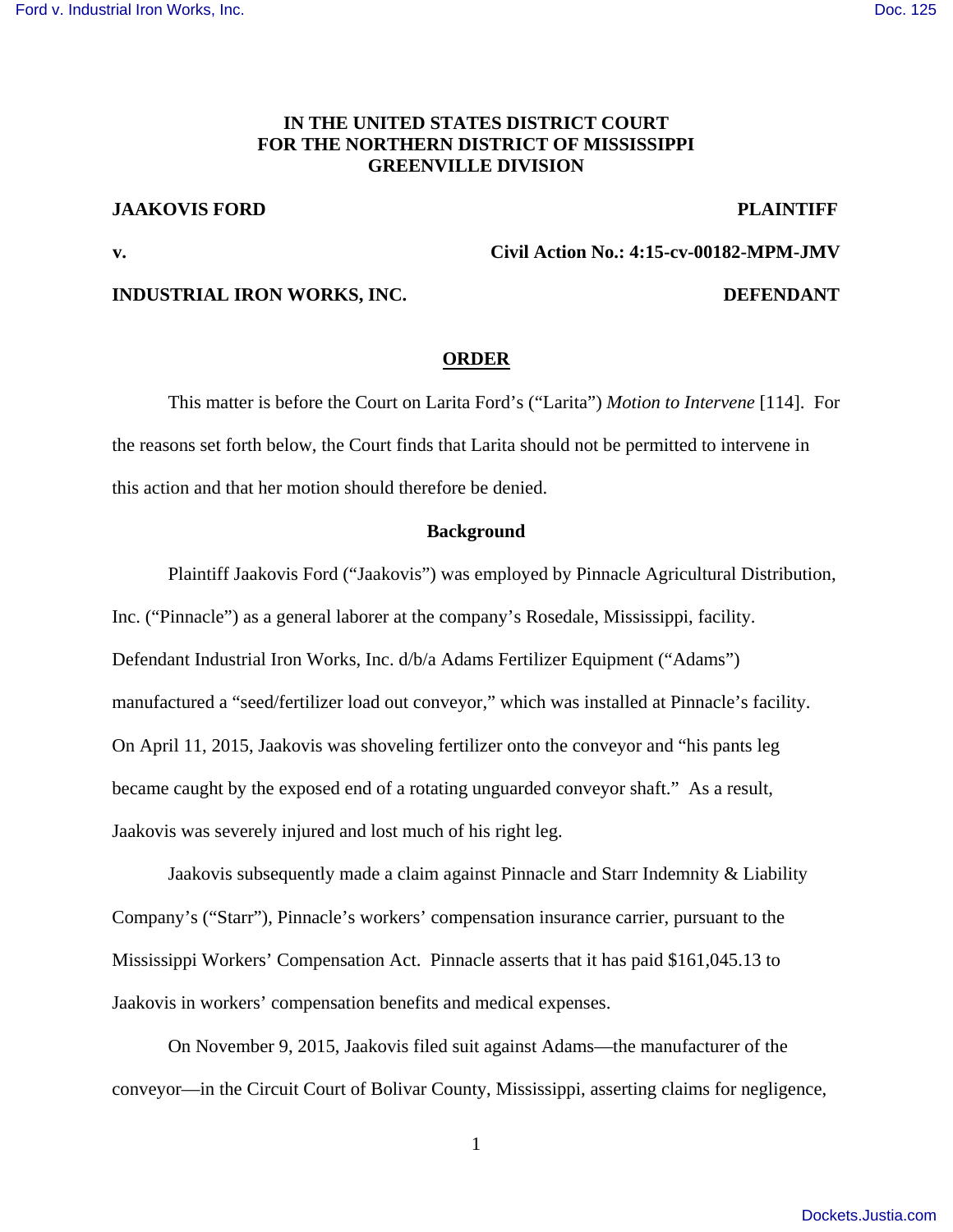breach of warranties, strict tort liability, and products liability under Mississippi Code § 11-1-63 *et seq*. Adams timely removed the action to this Court. Pinnacle and Starr subsequently filed a motion to intervene, asserting that, pursuant to Mississippi Code § 71-3-71, they were entitled to reimbursement from Adams for the payments they made to Ford. The Court granted their motion to intervene.

 This action was initially set for trial on February 6, 2017. The parties participated in a lengthy settlement conference on January 4, 2017, and a telephonic status conference on January 17, 2017. On January 18, 2017, the Court received confirmation that Jaakovis, Adams, Pinnacle, and Starr had reached a tentative settlement in the case. However, on January 17, 2017—the night before the parties reached the tentative settlement—Larita filed the present motion to intervene. In the motion, Larita asserts that she is Jaakovis' wife, "entitl[ing her] to Fifty Percent (50%) of Plaintiff's final settlement." Larita also asserts that she has three minor children with Jaakovis and that "Plaintiff is currently in arrears in child support for the three minor children that they have together in the amount of approximately Twenty Five Thousand Nine Hundred Fifty Dollars and Forty Cent [sic] (\$25,950.40), and it continues to accrue on a monthly basis." She thus requests that the Court withhold part of the final settlement in this case to satisfy these obligations, along with attorney's fees and court costs she has incurred. Prior to filing the present motion, Larita had not been involved in any aspect of this case. As a result of the tentative settlement, the Court issued a stay of the pending motions and continued the February 6, 2017, trial setting.

 Due to the unusual procedural posture of the case, the Court issued a show cause order, instructing each of the parties to file a memorandum concerning Larita's motion to intervene. Specifically, the Court ordered the parties to "file a memorandum with authorities explaining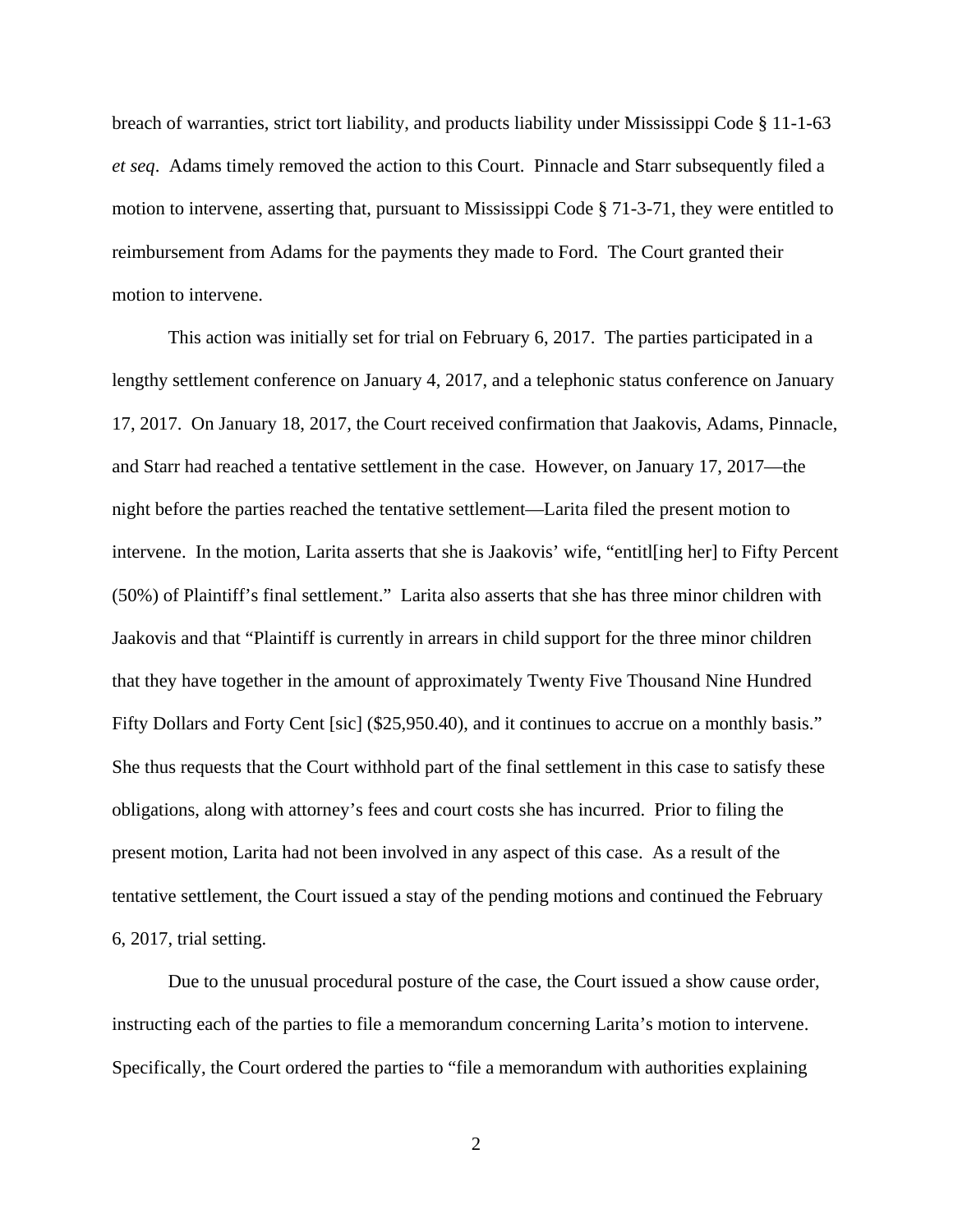their position as to why [Larita's] motion to intervene should be granted or denied." Each of the parties timely filed their responses.

### **Discussion**

 "In the absence of a federal statute conferring an unconditional right to intervene, a motion to intervene as of right is governed by Federal Rule of Civil Procedure 24(a)(2)." *Ross v. Marshall*, 426 F.3d 745, 753 (5th Cir. 2005). Under Rule 24(a)(2), a motion to intervene is proper when:

(1) the motion to intervene is timely; (2) the potential intervener asserts an interest that is related to the property or transaction that forms the basis of the controversy in the case into which she seeks to intervene; (3) the disposition of that case may impair or impede the potential intervener's ability to protect her interest; *and* (4) the existing parties do not adequately represent the potential intervener's interest.

*Id.* (quoting *Saldano v. Roach*, 363 F.3d 545, 551 (5th Cir. 2004)) (emphasis added). "Although failure to satisfy any one element precludes the applicant's right to intervene, . . . the inquiry under subsection (a)(2) is a flexible one  $\dots$  [and] must be measured by a practical rather than technical yardstick.'" *Id.* (quoting *Edwards v. City of Houston*, 78 F.3d 983, 999 (5th Cir. 1996)). Moreover, this Court has held that "[t]he party seeking to intervene must demonstrate that they have an interest that is 'significantly protectable.'" *J.T. Shannon Lumber Co., Inc. v. Gilco Lumber, Inc.*, 2008 WL 4553048, at \*1 (N.D. Miss. Oct. 7, 2008).

 Because the Court is unaware of any federal statute conferring upon Larita an unconditional right to intervene in this cause, her motion is governed by Rule  $24(a)(2)$ . Accordingly, she must satisfy each of the four elements listed above for intervention to be proper.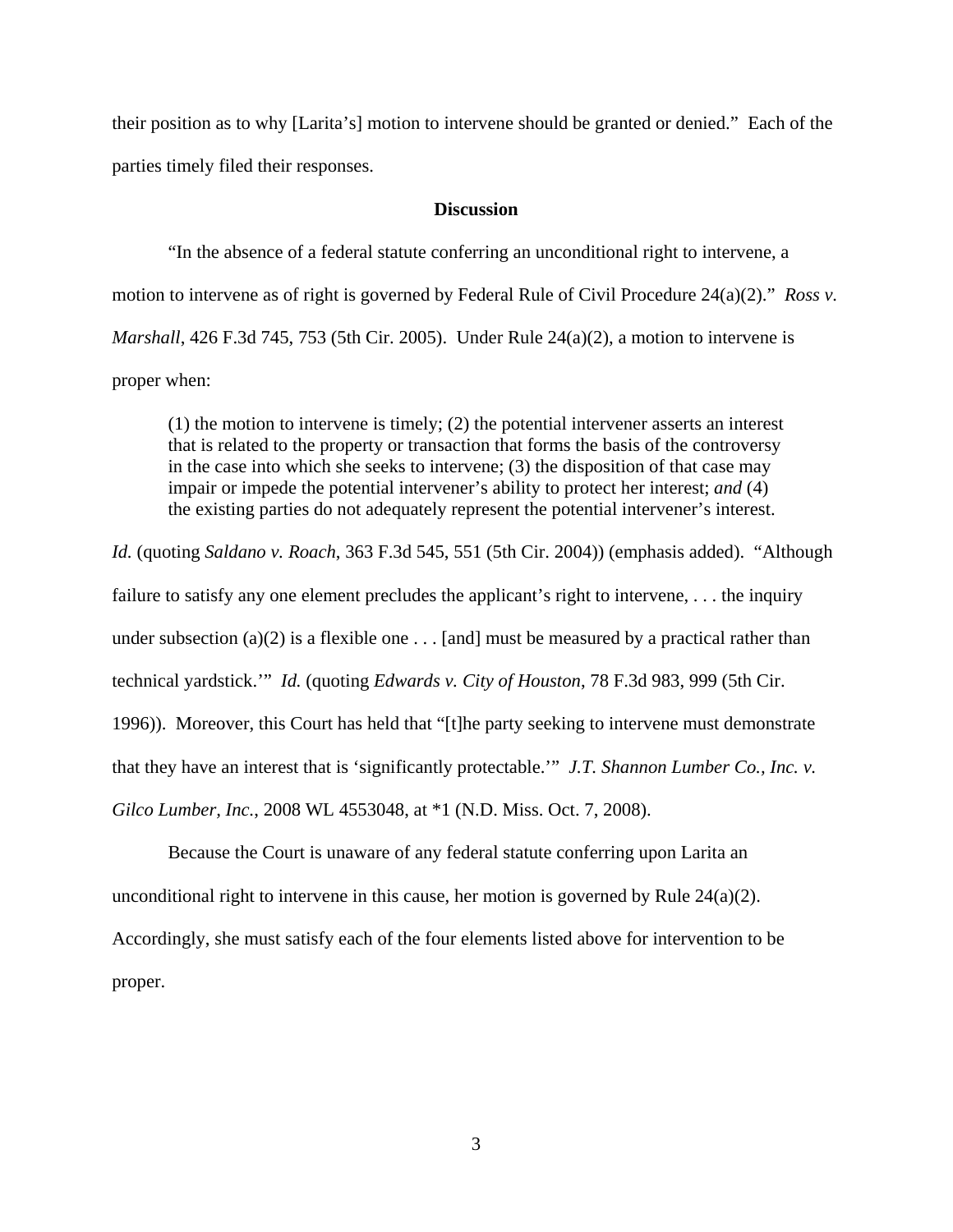#### *Whether Larita's motion to intervene was timely:*

 Regarding the timeliness requirement, the Fifth Circuit has set forth four factors to be considered: (1) the length of time during which the would-be intervener actually or reasonably should have known of her interest in the case before petitioning for leave to intervene; (2) the extent of prejudice that the existing parties to the litigation may suffer as a result of the would-be intervener's failure to apply for intervention as soon as she actually knew or reasonably should have known of her interest in the case; (3) the extent of the prejudice that the would-be intervener may suffer if her petition for leave to intervene is denied; and (4) the existence of unusual circumstances militating either for or against a determination that the application is timely. *Ross*, 426 F.3d at 754 (citing *Stallworth v. Monsanto Co.*, 558 F.2d 257, 264-66 (5th Cir. 1977)). "Although these factors give structure to the timeliness analysis, [the Fifth Circuit has] explicitly observed that the timeliness analysis remains 'contextual,' and should not be used as a 'tool of retribution to punish the tardy would-be intervenor [sic], but rather should serve as a guard against prejudicing the original parties by the failure to apply sooner.'" *Id.* (quoting *Sierra Club v. Espy*, 18 F.3d 1202, 1205 (5th Cir. 1994)).

 Taking into account the specific facts of this case, the Court finds that Larita's motion for intervention was not timely filed. Larita was aware of her potential interest in intervening in this action well before she actually filed her motion on the day before the settlement was completed. In support of this point, Jaakovis' counsel, Charles Merkel, provided for the Court a copy of a letter he received from Larita's attorney, Jocelyn Henderson, wherein she stated that she represented Larita and requested that Merkel "make [her] aware of any pending settlements, so that [her] client may receive her fair share for herself and her children." This letter was dated September 7, 2016. Merkel also provided the Court with a copy of the letter his firm sent to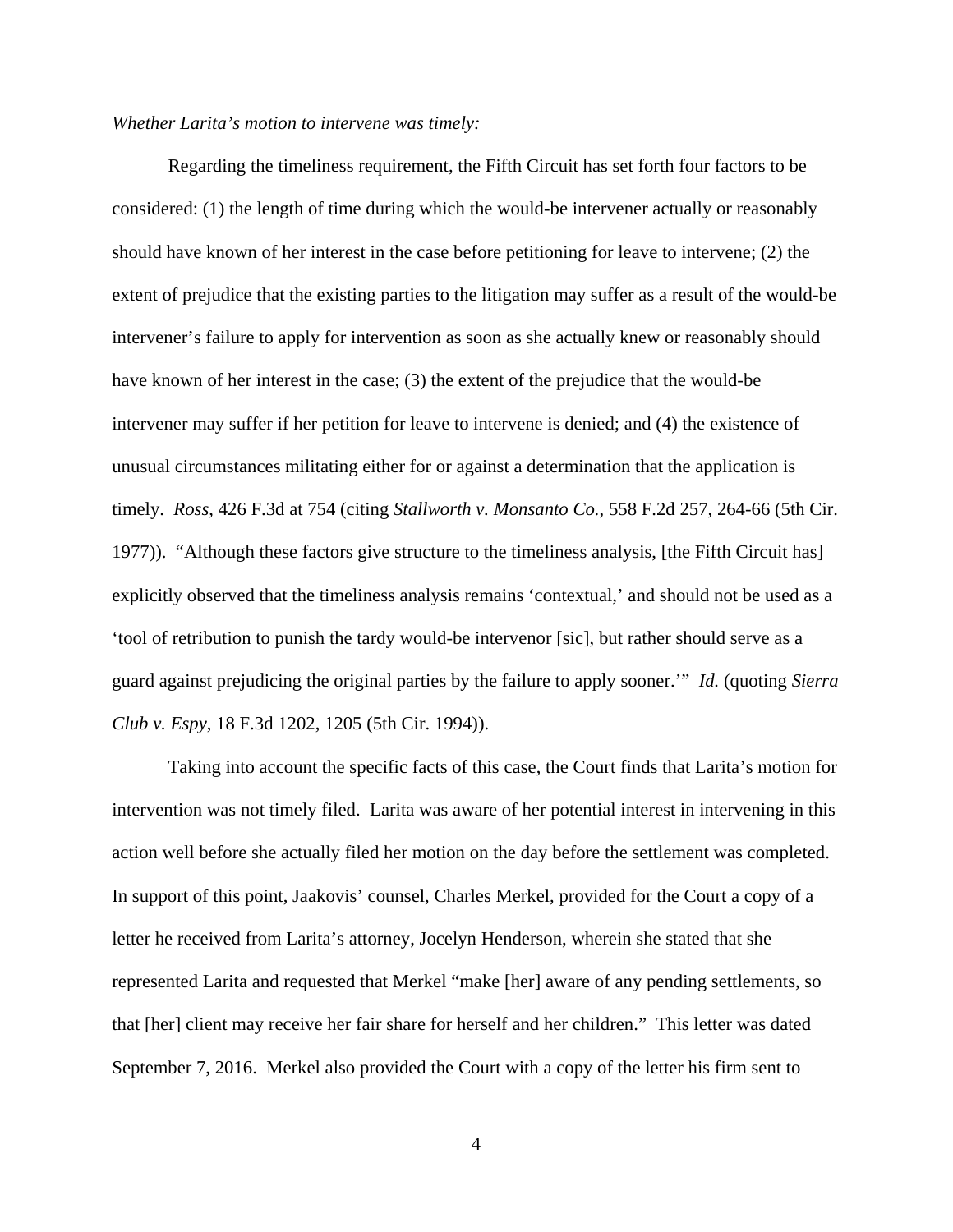Henderson in response to her request, which was dated September 12, 2016. In the response, Merkel's firm informed Henderson that they did not represent Larita and that "she will need to take whatever action she believes necessary regarding whatever claims she believes she may have regarding his injury as she has not signed a contract with our firm. Therefore, we will not be protecting her interest, if any, regarding this claim."

This evidence shows that Larita was aware of Jaakovis' claim by September 7, 2016, at the latest. However, she inexplicably failed to file her motion to intervene until January 17, 2017, which, again, was the day before the settlement between the parties to the action was reached. In her response, Larita states that she tried numerous times to communicate with her husband and his counsel. Larita further "submits that as long as she filed an application for intervention prior to trial said application is timely."

The Court is unpersuaded by Larita's argument. Larita has provided no authority to support her bold assertion nor has she provided any evidence of her unsuccessful attempts to contact Jaakovis' counsel. In fact, the letter Merkel provided for the Court shows that his firm provided a response to Henderson's September 7, 2016, letter, advising her that the firm did not represent Larita and that she should take whatever action she deemed necessary. Larita, though, waited over four months to file her motion to intervene in the case.

The Court also notes that the other parties in this cause would suffer prejudice if it allowed Larita to intervene. The parties have engaged in extensive negotiations to achieve the tentative settlement. As noted by Adams in its response, "[a]ny intervention at this time could cause the plaintiff to attempt to repudiate the settlement agreement, and thereby prejudice [Adams]." Additionally, the Court has considered the other aforementioned timeliness factors,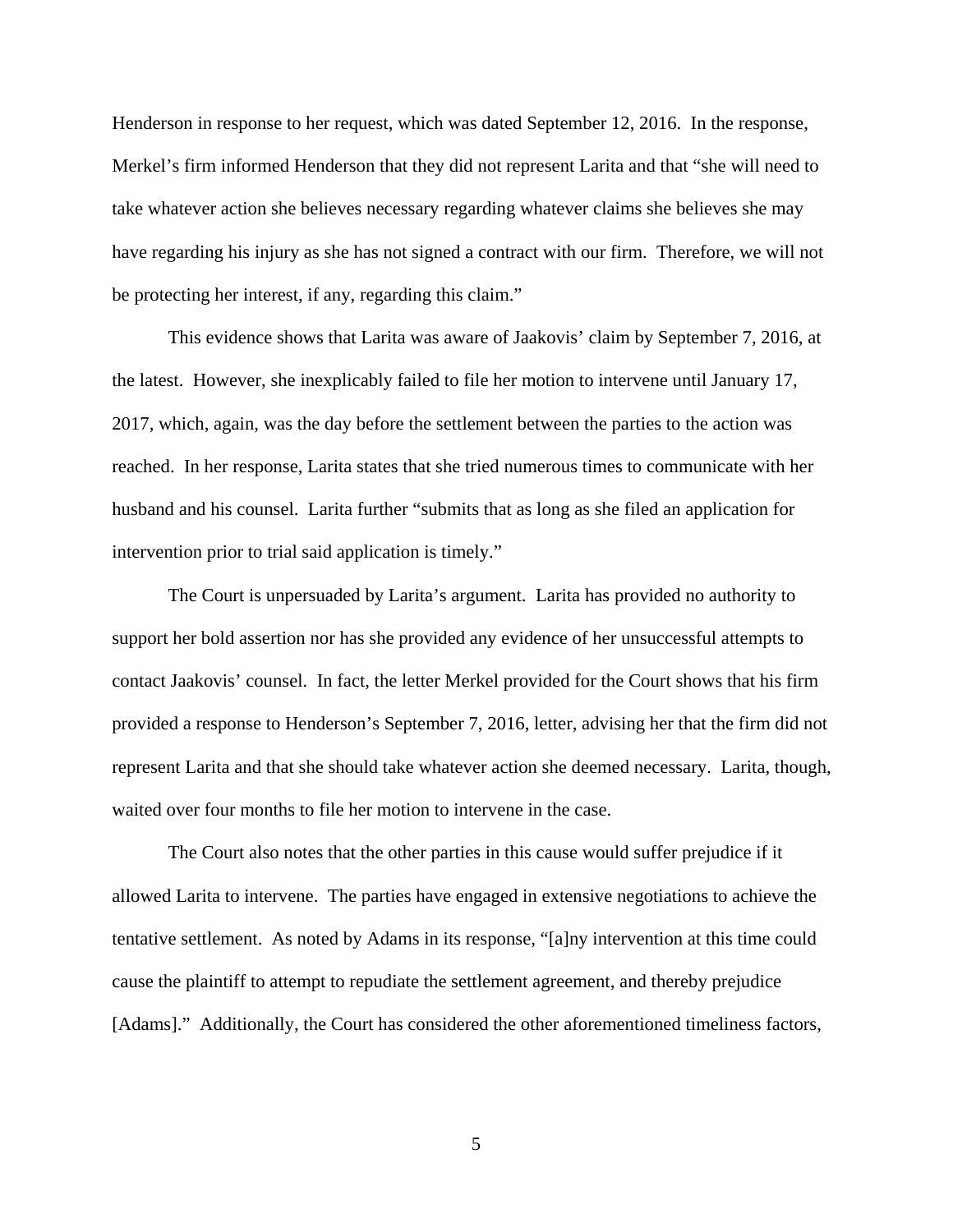and none of them strike this Court as weighing particularly heavily in Larita's favor. Therefore, the Court finds that Larita has failed to show that her motion to intervene was timely filed.

 As noted above, "failure to satisfy any one element precludes the applicant's right to intervene[.]" *Ross*, 426 F.3d at 753. Thus, Larita's failure to satisfy the timeliness requirement precludes her right to intervene. However, the Court has nevertheless considered her motion as it relates to the remaining factors.

## *Whether Larita asserts an interest that is related to the property or transaction forming the basis of the controversy forming the basis of this case:*

 "The second requirement for intervention as a matter of right under [R]ule 24(a) is that the applicant have an 'interest' in the subject matter of the action. This interest must be 'direct, substantial, [and] legally protectable.'" *Sierra Club*, 18 F.3d at 1207 (quoting *Piambino v. Bailey*, 610 F.2d 1306, 1321 (5th Cir. 1980)).

 Jaakovis asserts that Larita cannot satisfy this standard, specifically stating that "the movant herein refers to a nonspecific, unattached 'mandated support' order which has no relationship whatsoever to the product liability action filed by an injured party against the manufacturer and installer of a piece of machinery." The Court agrees with Jaakovis' argument. Larita has shown no direct interest in Jaakovis' products liability action. Also, the Court finds it important to note that Larita has not provided a copy of any order showing that she is entitled to receive any child support contribution from Jaakovis nor has she provided a copy of any order dividing marital property. Thus, the Court has no way of ensuring that her claimed interest is "legally protectable." Ultimately, the Court finds that Larita has not satisfied this requirement. *Whether the disposition of the case may impair Larita's ability to protect her interest:*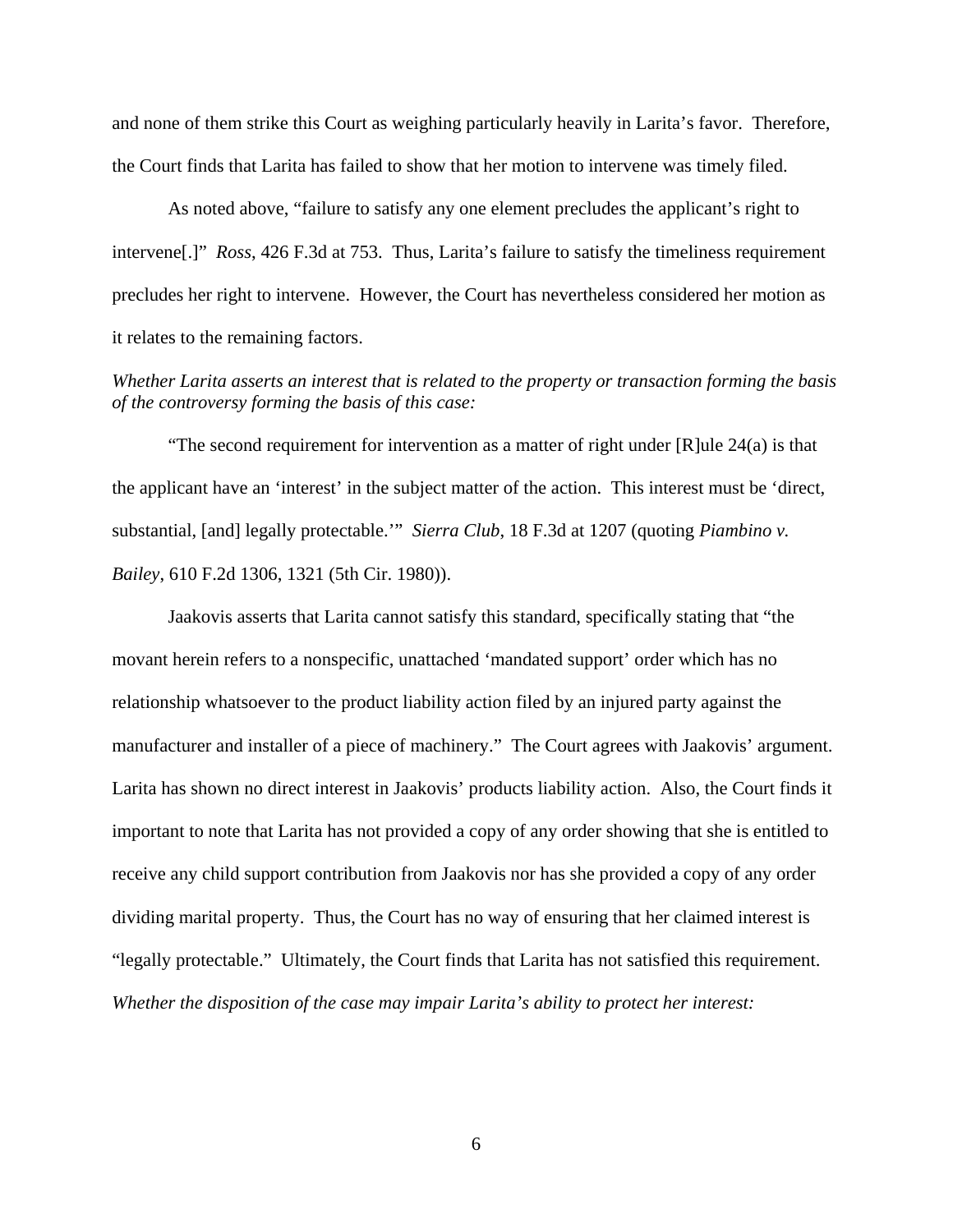"The third requirement of  $[R]$ ule 24(a) is that the applicant must be so situated that the disposition of the action may, as a practical matter, impair or impede his ability to protect his interest." *Id.*

 Larita's *entire* argument as to this requirement is that "[i]f this action were to be disposed of without Mrs. Ford, and the funds released solely to Mr. Ford, as stated in the previous paragraph, it is likely that Mrs. Ford may not receive child support or her share of any potential settlement or judgment." The Court is unpersuaded. The disposition of Jaakovis' personal injury action does not impair Larita's ability to enforce a child support order in state court, presuming that such an order exists. Stated differently, the disposition of this personal injury case has no effect on her ability to enforce a state law judgment. This requirement is not satisfied.

#### *Whether the existing parties adequately represent Larita's interest:*

 "The final requirement for intervention as a matter of right is that the applicant's interest must be inadequately represented by the existing parties to the suit. The applicant has the burden of demonstrating inadequate representation, but this burden is 'minimal.'" *Id.* (citing *Trbovich v. United Mine Workers*, 404 U.S. 528, 538 n.10, 92 S.Ct. 630, 636, 30 L.Ed.2d 686 (1972)).

 Here, the Court simply finds that Larita's interest is inapplicable to this case. As stated above, she has failed to show a connection between her interest and Jaakovis' products liability action against Adams. Accordingly, she cannot satisfy this requirement. Thus, the Court finds that Larita has satisfied none of the Rule 24(a)(2) requirements, rendering her motion to intervene improper.

 The Court additionally notes that Section 71-3-129 of the Mississippi Code provides an individual the ability to "cause a lien for unpaid and delinquent child or spousal support to be